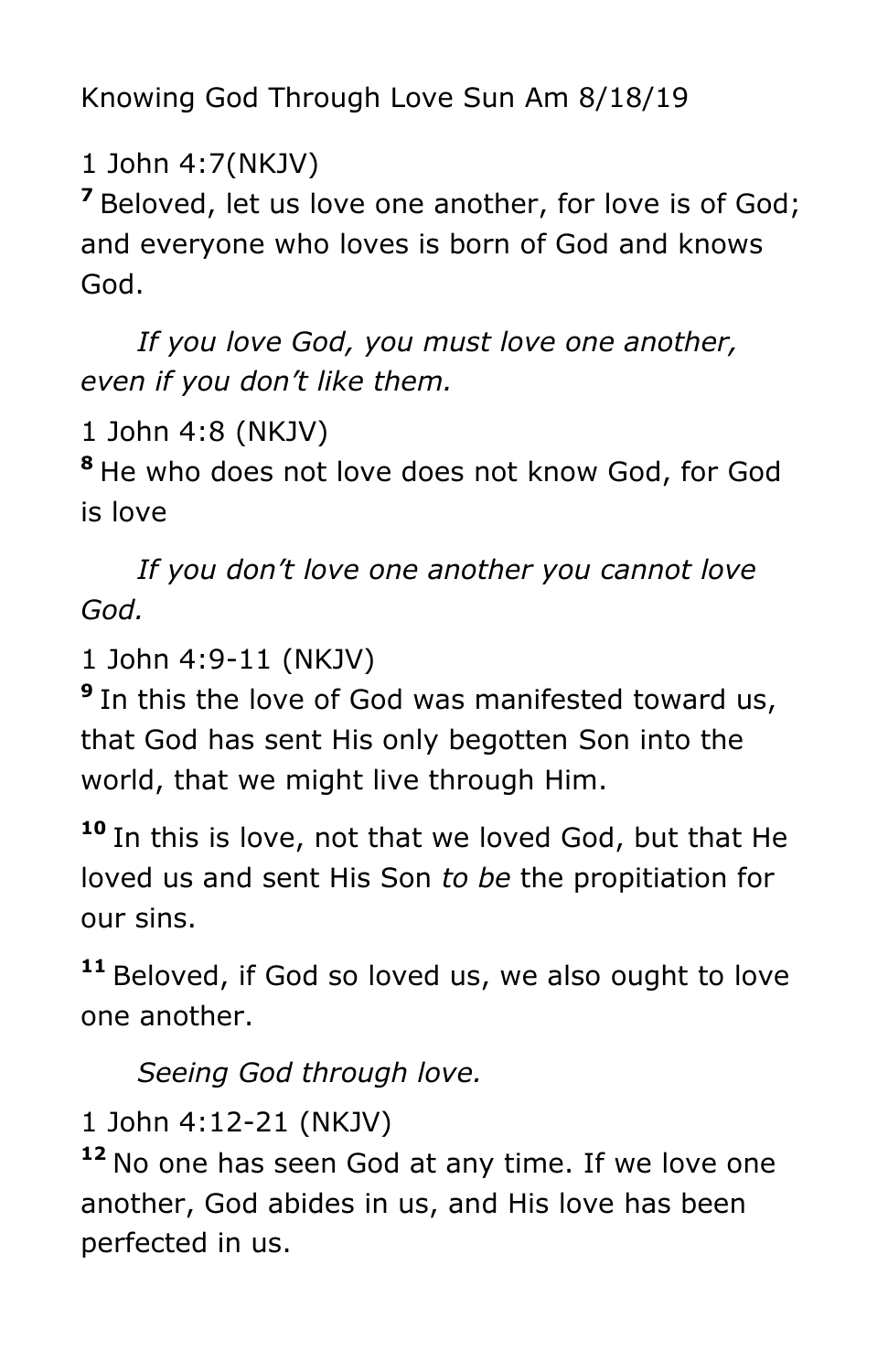**<sup>13</sup>** By this we know that we abide in Him, and He in us, because He has given us of His Spirit.

**<sup>14</sup>** And we have seen and testify that the Father has sent the Son *as* Savior of the world.

**<sup>15</sup>** Whoever confesses that Jesus is the Son of God, God abides in him, and he in God.

**<sup>16</sup>** And we have known and believed the love that God has for us. God is love, and he who abides in love abides in God, and God in him.

**<sup>17</sup>** Love has been perfected among us in this: that we may have boldness in the day of judgment; because as He is, so are we in this world.

**<sup>18</sup>** There is no fear in love; but perfect love casts out fear, because fear involves torment. But he who fears has not been made perfect in love.

**<sup>19</sup>** We love Him because He first loved us.

**<sup>20</sup>** If someone says, "I love God," and hates his brother, he is a liar; for he who does not love his brother whom he has seen, how can he love God whom he has not seen?

**<sup>21</sup>** And this commandment we have from Him: that he who loves God *must* love his brother also.

*He is talking about brothers in Christ.*